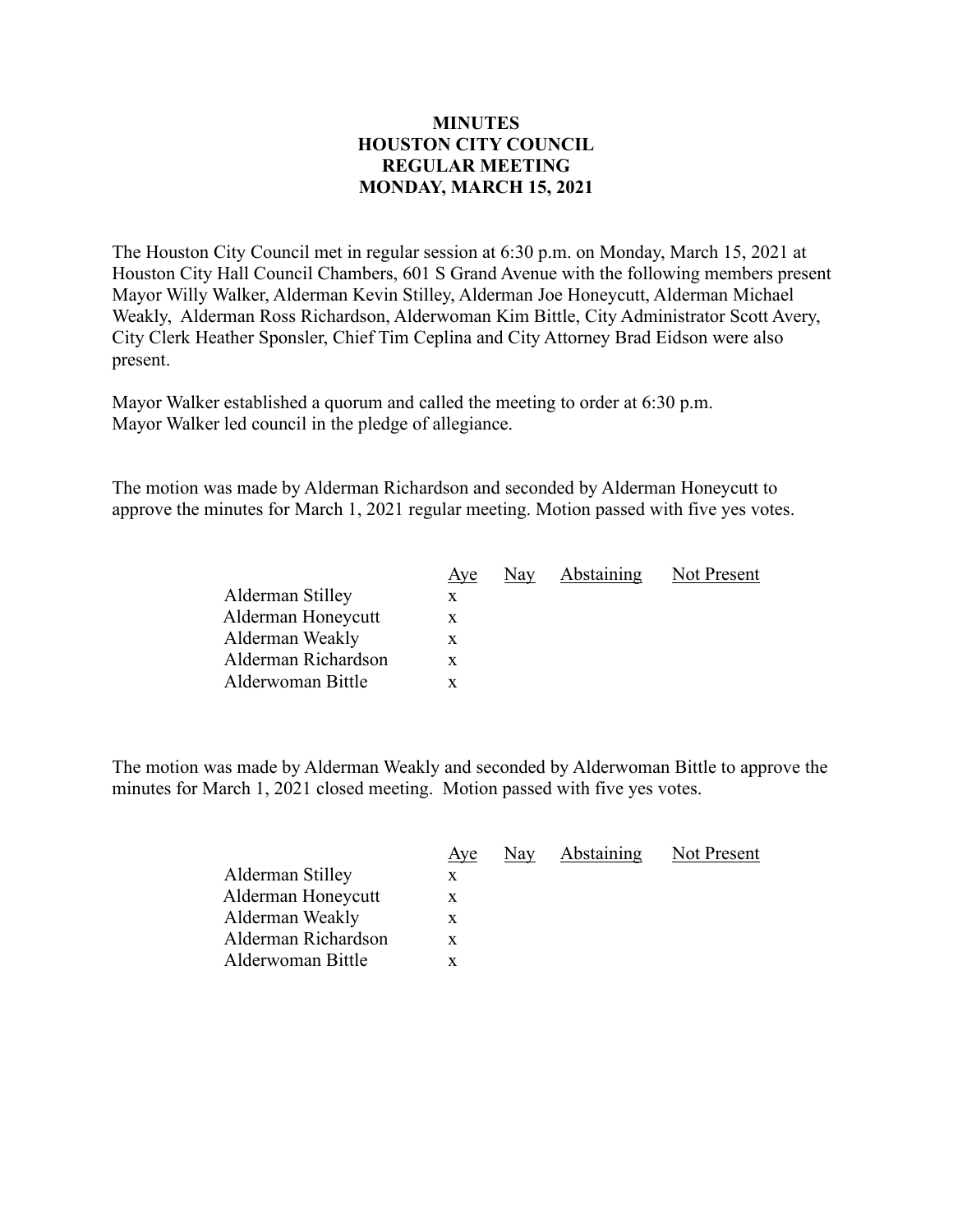The motion was made by Alderwoman Bittle and seconded by Alderman Weakly to approve payment for payroll of March 1, 2021. Motion passed with four yes votes.

|                     | Aye | Nay | <b>Abstaining</b> | Not Present |
|---------------------|-----|-----|-------------------|-------------|
|                     |     |     |                   |             |
| Alderman Stilley    |     |     | X                 |             |
| Alderman Honeycutt  | X   |     |                   |             |
| Alderman Weakly     | X   |     |                   |             |
| Alderman Richardson | X   |     |                   |             |
| Alderwoman Bittle   |     |     |                   |             |

The motion was made by Alderman Richardson and seconded by Alderman Honeycutt to approve payment of invoices for March  $12<sup>th</sup>$  &  $15<sup>th</sup>$ , 2021 (\$282,458.47) as presented. Motion passed with five yes votes.

|                     | Aye |  | Nay Abstaining Not Present |
|---------------------|-----|--|----------------------------|
| Alderman Stilley    | X   |  |                            |
| Alderman Honeycutt  | X   |  |                            |
| Alderman Weakly     | X   |  |                            |
| Alderman Richardson | X   |  |                            |
| Alderwoman Bittle   | x   |  |                            |
|                     |     |  |                            |

Mayor Walker recommended Lieutenant Brad Evans to be appointed as Police Chief, City will have two Police Chiefs until June 1, 2021. Motion was made by Alderman Weakly and seconded by Alderman Honeycutt to appoint Lieutenant Evans to Chief of Police. Motion passed with five yes votes.

|                                                                                                       | Aye                   | Nay | Abstaining | Not Present |
|-------------------------------------------------------------------------------------------------------|-----------------------|-----|------------|-------------|
| Alderman Stilley<br>Alderman Honeycutt<br>Alderman Weakly<br>Alderman Richardson<br>Alderwoman Bittle | X<br>X<br>X<br>X<br>X |     |            |             |
|                                                                                                       |                       |     |            |             |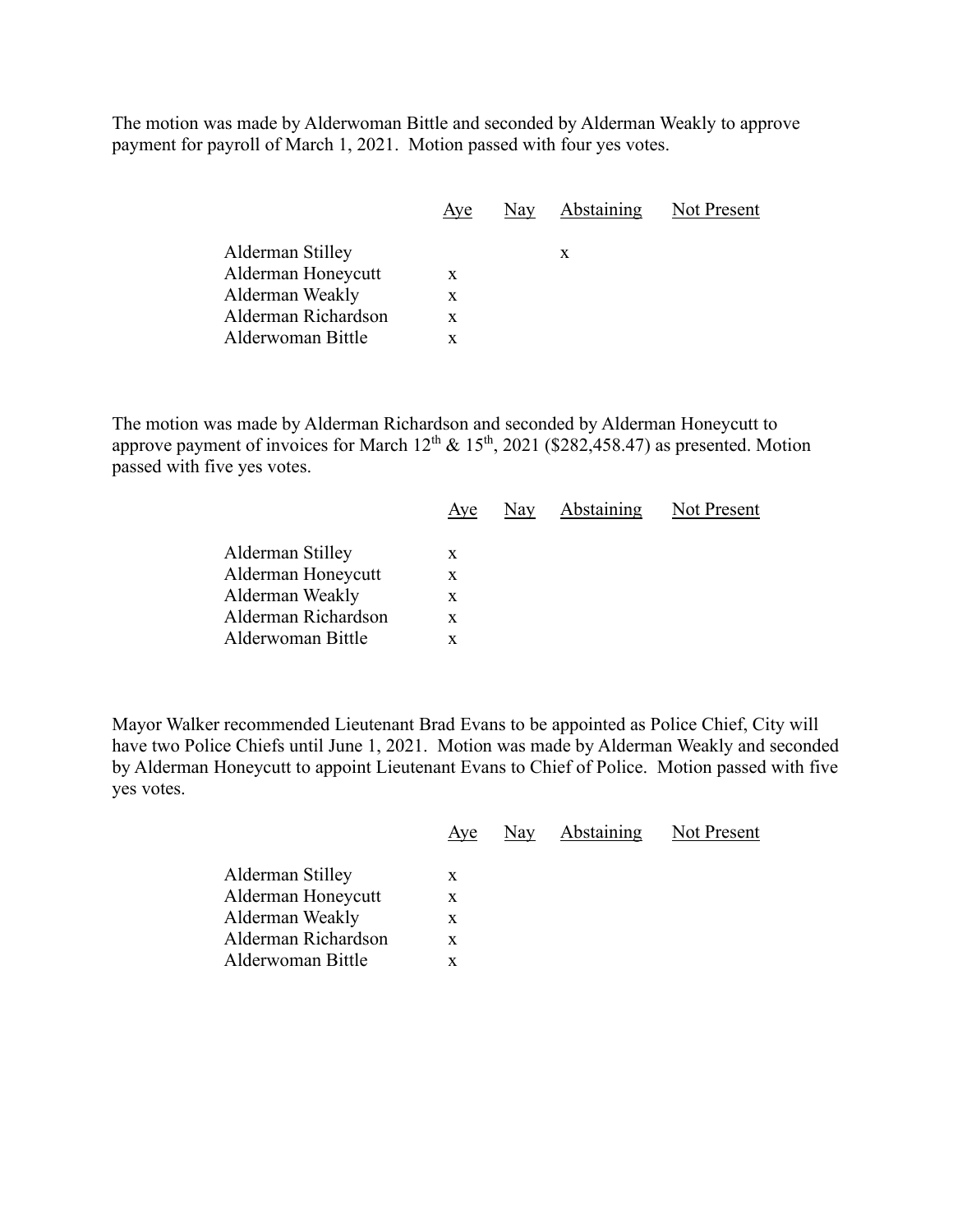The motion was made by Alderwoman Bittle and seconded by Alderman Honeycutt to purchase 2014 Chevrolet Express Cargo Van from Cox Auto Group in the amount of \$16,095.00. Motion passed with five yes votes.

| Aye | Nay |                               |
|-----|-----|-------------------------------|
|     |     |                               |
|     |     |                               |
| X   |     |                               |
| X.  |     |                               |
| x   |     |                               |
| x   |     |                               |
|     | X   | <b>Abstaining</b> Not Present |

The motion was made by Alderman Richardson and seconded by Alderman Weakly to purchase 2019 PJ Trailer from Springfield Trailer Inc. in the amount of 14,000.00. Motion passed with five yes votes.

|                     | Aye | Nay Abstaining | Not Present |
|---------------------|-----|----------------|-------------|
| Alderman Stilley    | X   |                |             |
| Alderman Honeycutt  | X   |                |             |
| Alderman Weakly     | X   |                |             |
| Alderman Richardson | X   |                |             |
| Alderwoman Bittle   | X   |                |             |
|                     |     |                |             |

The motion was made by Alderman Weakly and seconded by Alderwoman Bittle to close this part of the meeting pursuant to Section 610.021 (1), (2) or (3). Motion passed with five roll call votes.

|                                                                                                       | Aye                   | Nay | Abstaining | Not Present |
|-------------------------------------------------------------------------------------------------------|-----------------------|-----|------------|-------------|
| Alderman Stilley<br>Alderman Honeycutt<br>Alderman Weakly<br>Alderman Richardson<br>Alderwoman Bittle | X<br>X<br>x<br>X<br>X |     |            |             |